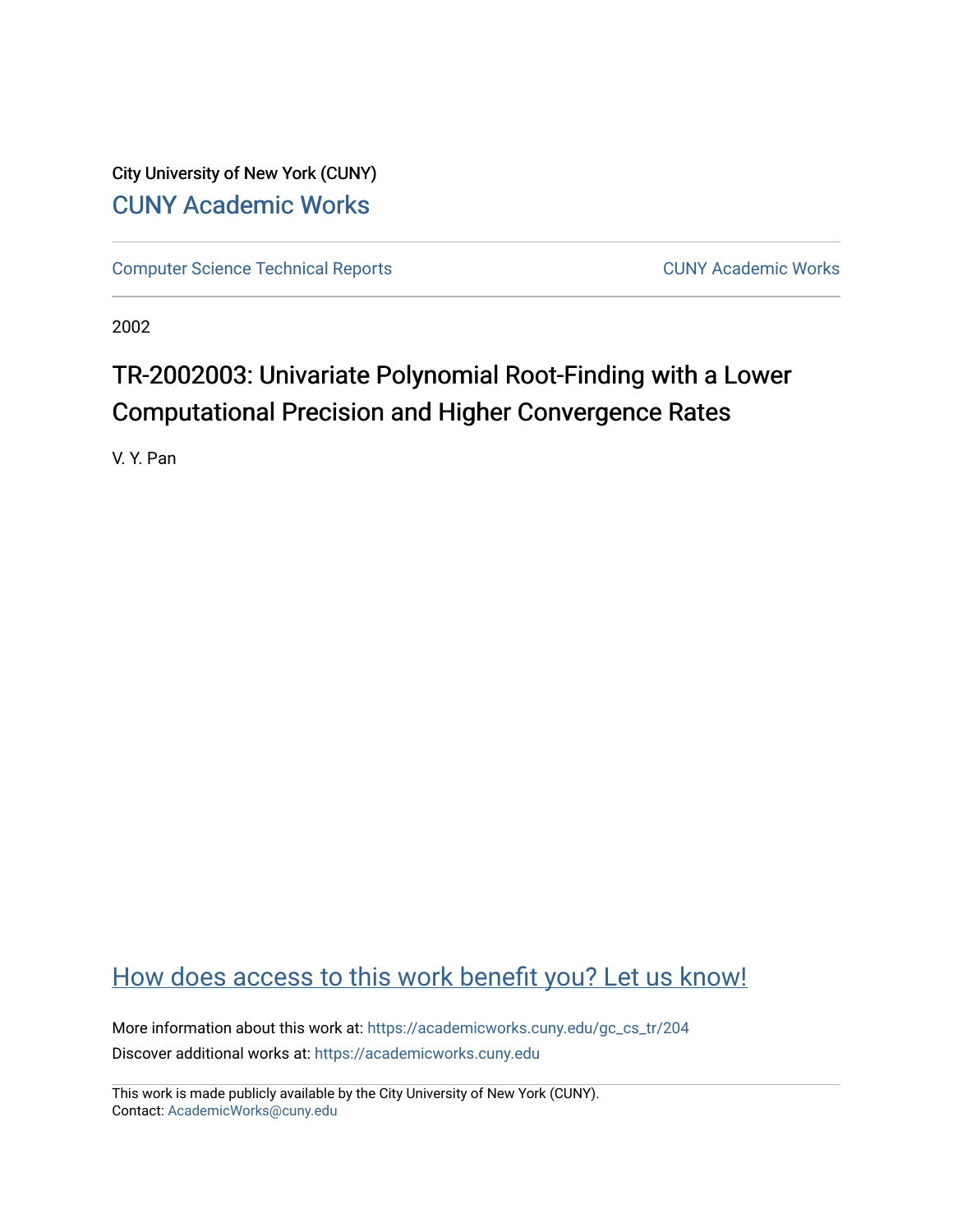# Univariate Polynomial Root-Finding with a Lowest computation  $\mathcal{L}$  and  $\mathcal{L}$  and  $\mathcal{L}$  are  $\mathcal{L}$  and  $\mathcal{L}$ Precision and Higher Convergence Rates

V. Y. Pan

Department of Mathematics and Computer Science Lehman College of CUNY, Bronx, NY 10468, USA vpan@lehman.cuny.edu

May 29, 2002

#### Abstract

Univariate polynoimial root-finding is an oldest classical problem, which is still an important research topic, due to its impact on computational algebra and geometry. The Weierstrass (Durand{Kerner) approach and its variations are most popular practical choices for simultaneous approximation of all roots of a polynomial, but these methodsrequire computations with a high multiple precision. We apply some novel techniques of structured matrix computations to avoid this serious deciency, thus giving decisive acceleration to the approach. We also show two ways (based on the Lagrange interpolation formula andon Newton's iteration for the eigenproblem for a generalized companion matrix) to unifying the derivation of the Weierstrass (Durand{  ${\rm rect}$  algorithm (having quadratic convergence) and its extensions having convergence rates 4; 6; 8;::: , and we study application of the inverse power iteration to (generalized) companion matrix for polynomial root-finding.

Supported by NSF Grant CCR 9732206 and PSC CUNY Award 66383-0032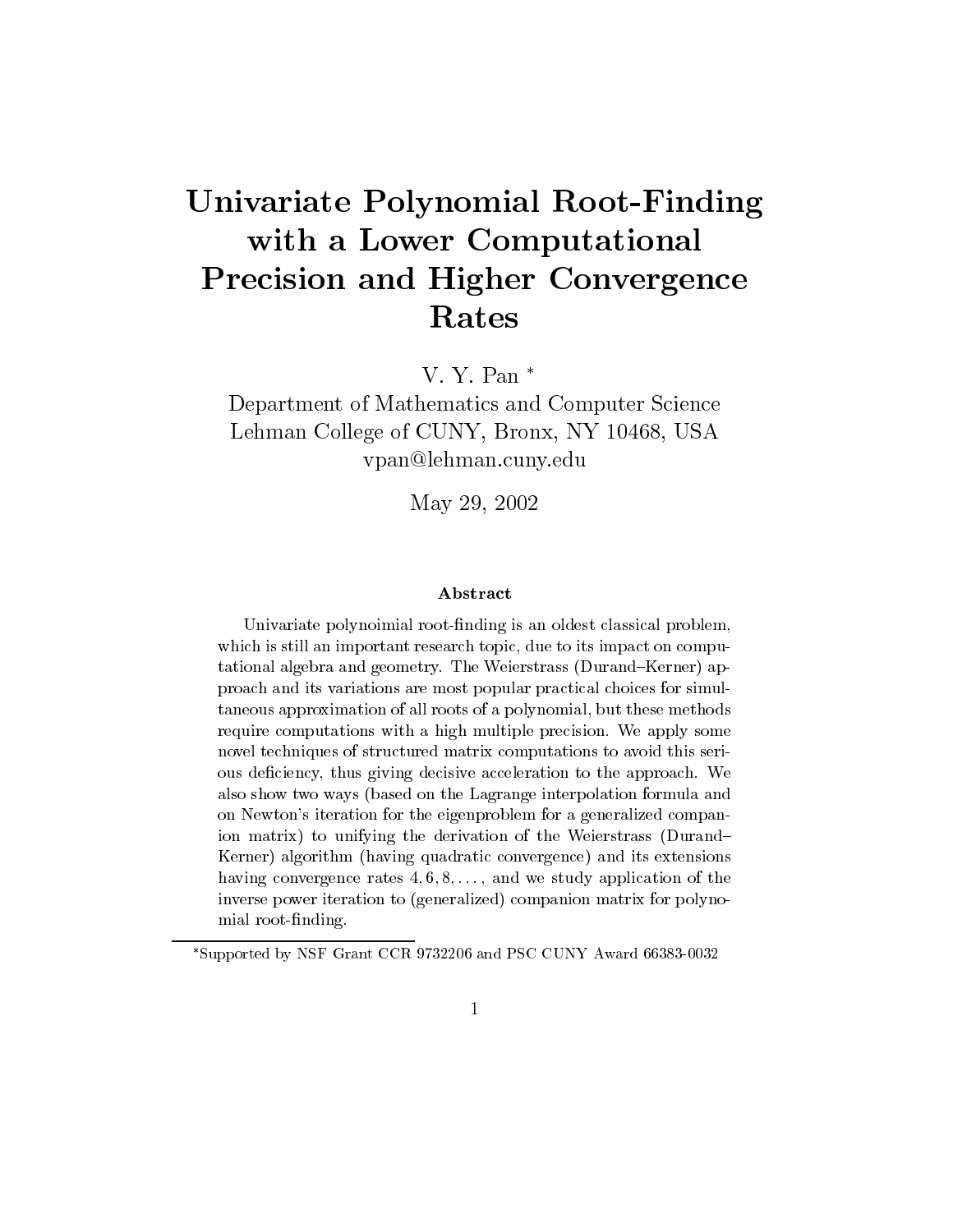Key words: polynomial root-nding, computational precision, Weierstrass (Durand-Kerner) algorithm, higher order root-finders.

2000 Math. Subject Classification:  $65H05, 65Y20, 30C15, 65B99$ , 65E05

#### $\mathbf 1$ Introduction

Univariate polynomial root-finding is the four millenia old problem of mathematics and computational mathematics whose study throughout many centuries has made greatest impact on these fields (see  $|\text{McN93}|$ ,  $|\text{McN97}|$ ,  $|\text{P97}|$ for the bibliography and a survey). The problem still remains an important research topic, particularly due to its applications to algebraic and geometric computations. From the asymptotic computational complexity point of view, the problem was resolved in [P95],[P01a],[P02], where optimal (up to polylog factors) computational time bounds were reached under both arithmetic and Boolean computational models. The algorithms in [P95],[P01a],[P02], however, are quite involved, which complicates their practical implementation. The users presently prefer some easily implementable iterative algorithms. As a rule, rapid convergence of these algorithms is proved only locally, that is, where the roots are isolated from each other and are already approximated closely, but under the customary choices of initial approximations rapid global convergence has been confirmed by statistics of extensive application of the algorithms in computational practice.

For simultaneous approximation of all  $n$  roots of a given polynomial, most popular practical choices are the Weierstrass (Durand–Kerner) iteration (hereafter we refer to it as the  $W(D-K)$  *iteration*) and its variations such as Aberth's (Erlich / Börsch–Supan's), Farmer–Loizou's and Werner's (see [PHI98] on derivation of such algorithms). Their convergence rate is quite high (it varies from 2 to 4), but they have deficiencies as well: they all require computations with a high precision. This causes substantial slowdown, so matrix methods based on the QR algorithms become competitive. The latter methods (see [F90], [TT94], [EM95], [MV95a], [MV95b], [F01], and the bibliography therein) use the order of  $n<sup>3</sup>$  flops per iteration (versus  $O(n^2)$  in the W(D-K) iteration and its modifications) but can be performed with single precision.

In the present paper, we exploit the association with structured matrices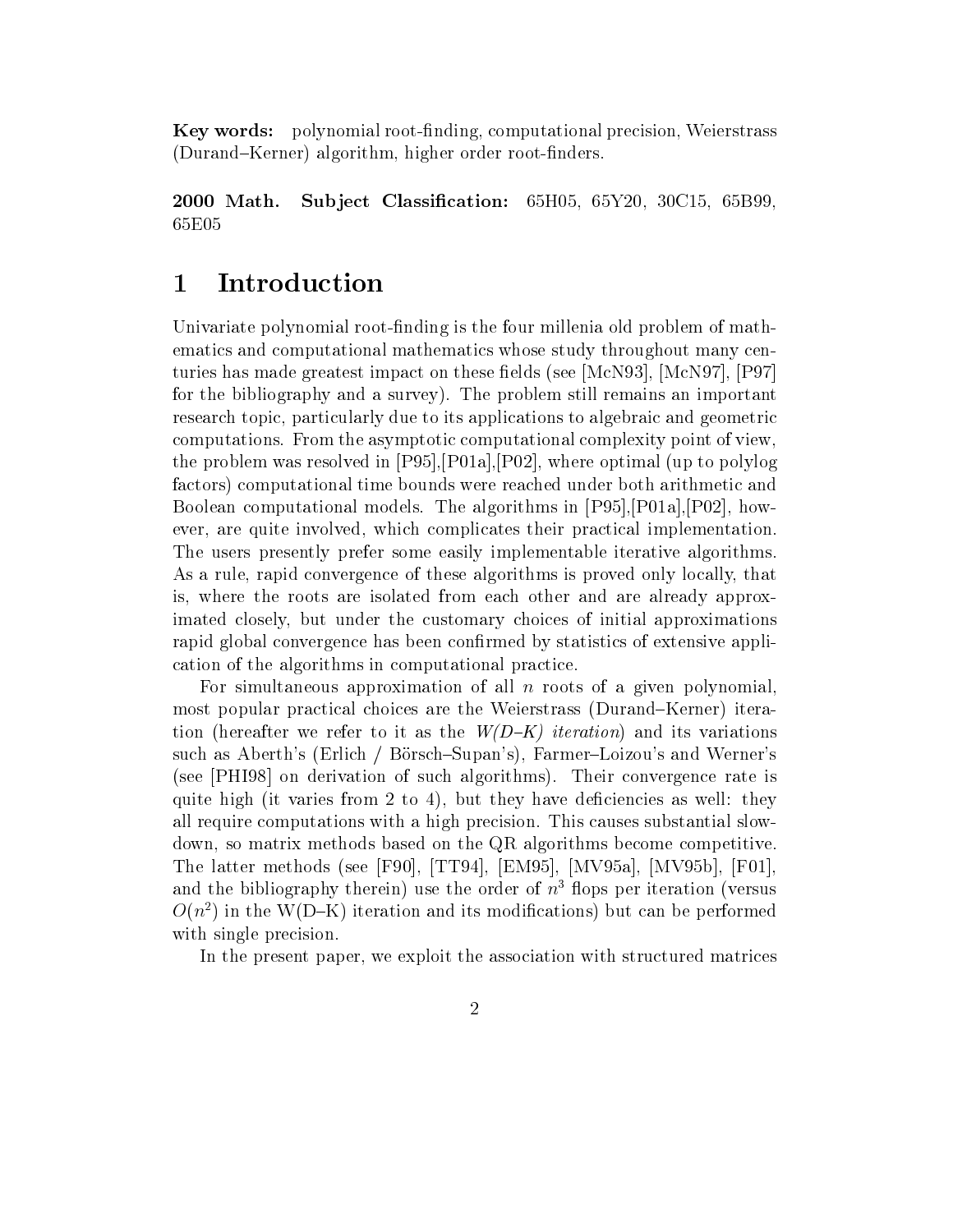to devise a novel version of the  $W(D-K)$  iteration with the same convergence properties where computations are performed with a lower (single) precision. The approach can be extended to yield a similar effect for the above cited and other known variations of the  $W(D-K)$  iteration.

Our second innovation is a simple unified derivations of the  $W(D-K)$ iteration and its extensions having convergence rates  $4, 6, 8, \ldots$ .

Furthermore, we revisit the shifted inverse power iteration and apply it to the Frobenius or generalized companion matrices associated with the input polynomial (in Section 5). The latter quite natural but yet unused approach can be also applied as an independent root-nder particularly for approximating a single zero or a few zeros. It uses  $O(n)$  flops per iteration step (for a selected zero), and we insure fast convergence by supplying simple explicit expression for the eigenvector of a generalized companion matrix in terms of its eigenvalues and their approximations. The derivation of this expression turns out to be closely related to our derivation of the  $W(D-K)$ iteration and its cited extensions to iterations with higher convergence rates. Practical polynomial root-nding and consequently practical application of the proposed algorithms should involve numerous important implementation issues, tricks and techniques (see, e.g., [BF00]), which are beyond the scope of this paper. We just briefly recall some effective policies for choosing initial approximations to the roots in Section 6.

Apart from the latter subjects in Sections 5 and 6, we organize our presentation as follows. In the next section we recall the  $W(D-K)$  algorithm, based on Lagrange interpolation formula and then devise higher order root-finders. In Section 3 we recall Trummer's generalized problem of Cauchy matrix-byvector multiplication and relate it to the  $W(D-K)$  algorithm. In Section 4 we modify the  $W(D-K)$  algorithm to decrease the precision of computing.

Acknowledgements: I thank S. Fortune, B. Mourrain, and E.E. Tyrtyshnikov for preliminary discussions on matrix methods for polynomial root finding and X. Wang for helping me to simplify my original proof of equation  $(2.6).$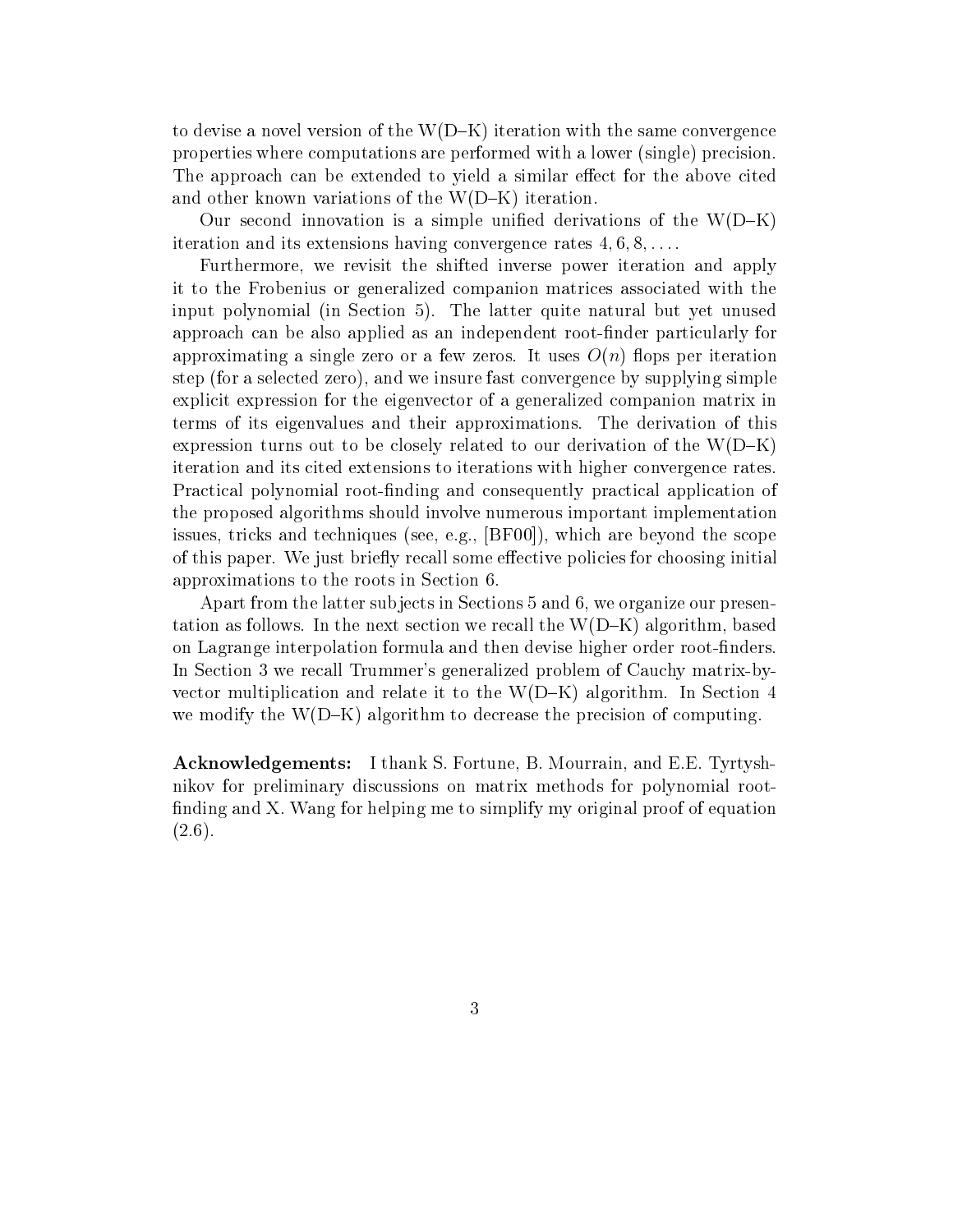#### 2The Weierstrass (Durand–Kerner) iteration

Given *n* distinct values  $s_1, \ldots, s_n$  approximating the unknown distinct roots (zeros)  $z_1,\ldots,z_n$  of a polynomial

$$
p(x) = \prod_{i=1}^{n} (x - z_i),
$$
\n(2.1)

the  $W(D-K)$  iteration consists in recursive computation of improved approximations

$$
t_i = s_i - d_i, \quad i = 1, \dots, n,
$$
\n
$$
(2.2)
$$

where

$$
q(x) = \prod_{i=1}^{n} (x - s_i), \quad q_i(s_i) = q'(s_i), \quad i = 1, ..., n,
$$
 (2.3)

$$
d_i = p(s_i)/q_i(s_i), \quad q_i(x) = q(x)/(x - s_i) = \prod_{j \neq i} (x - s_j).
$$
 (2.4)

The  $W(D-K)$  iteration converges quadratically and only requires computation of the values  $p(s_i)$  and  $q(s_i)$ ,  $i = 1, \ldots, n$ .

The iteration has been derived by applying Newton's method to the Viéte system of polynomial equations, relating the coefficients of  $p(x)$  to the symmetric functions in its zeros  $z_1, \ldots, z_n$ . Moreover, the iteration can be written as

$$
z_i^{new} = z_i^{old} - p(z_i^{old})/q'(z_i^{old}), i = 1, \ldots, n,
$$

which is Newton's iteration

$$
z_i^{new} = z_i^{old} - p(z_i^{old})/p'(z_i^{old}), i = 1, \ldots, n,
$$

where  $p(x)$  is replaced by its approximation  $q(x)$ . Our next alternative derivation via the Lagrange interpolation formula,

$$
p(x) = q(x) + \sum_{i=1}^{n} d_i q_i(x),
$$
\n(2.5)

produces also iterations with the convergence rates  $4, 6, 8, \ldots$ .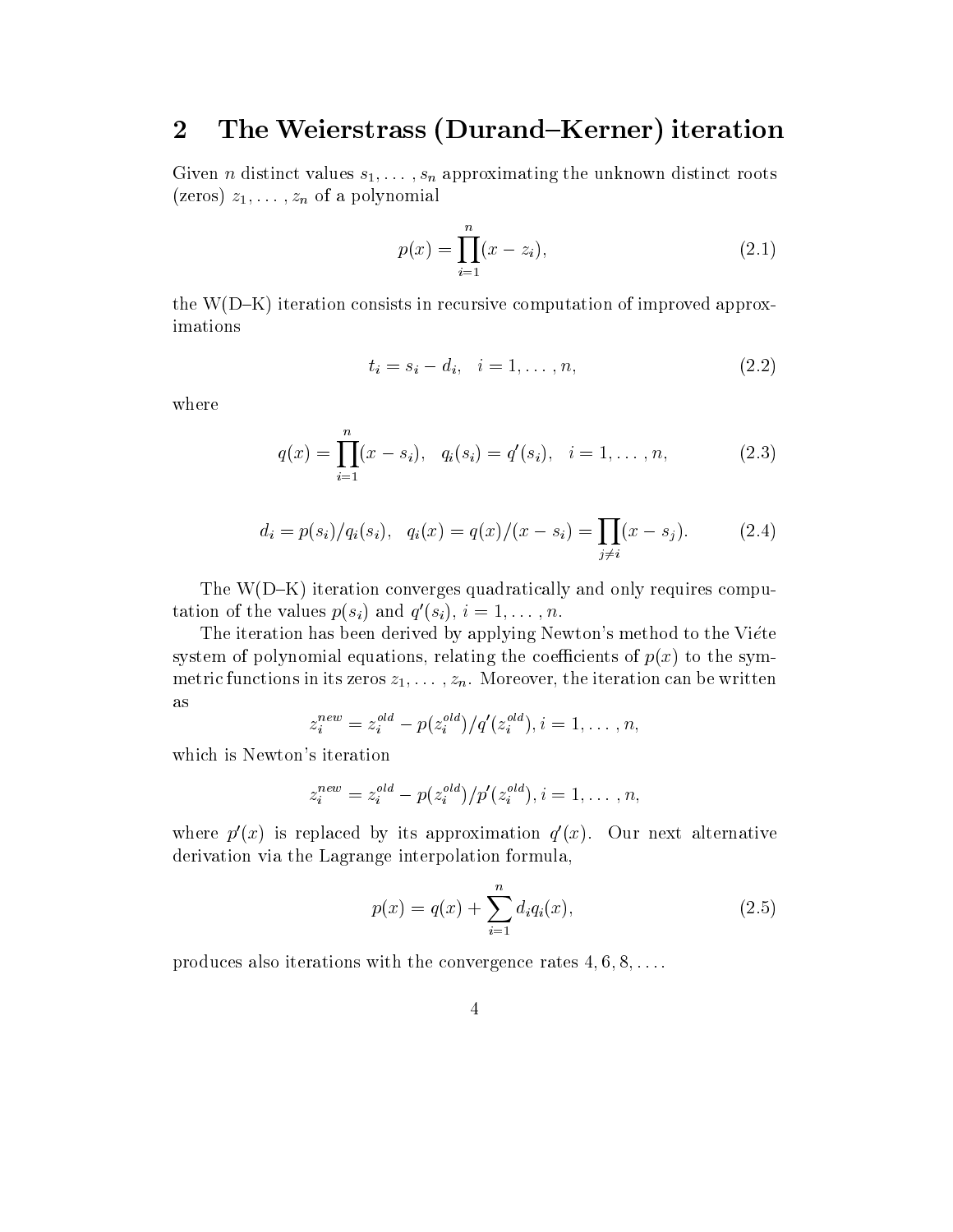**Theorem 2.1.** Let  $z_i \neq s_j$  for all  $j \neq i$ . Then we have

$$
s_i - z_i = d_i/(1 + \sum_{j \neq i} d_j/(z_i - s_j)), i = 1, ..., n.
$$
 (2.6)

*Proof.* Substitute  $x = z_i$  into (2.5) and obtain that  $q(z_i) + \sum_{i=1}^n d_i q_i(z_i) = 0$ . If  $\alpha$  , and  $\alpha$  is the diminister of  $\alpha$  and  $\alpha$  and  $\alpha$  and  $\alpha$  and  $\alpha$  and  $\alpha$   $\alpha$ ,  $\alpha$  ,  $\alpha$ substitute  $(2.3)$  and  $(2.4)$ , and obtain that

$$
1+\sum_{j=1}^n d_j/(z_i-s_j)=0, \ \ d_i/(s_i-z_i)=1+\sum_{j\neq i} d_j/(z_i-s_j).
$$

Multiply both sides by  $(s_i - z_i)/(1 + \sum_{i \neq i} d_j/(z_i - s_j))$  to obtain  $(2.6)$ .  $\Box$ 

Let us write

$$
\Delta = \max_{i} \{|d_i| + |z_i - s_i|\}.
$$
\n(2.7)

We immediately deduce from (2.6) that

$$
z_i = t_i + O(\Delta^2), t_i = s_i - d_i, i = 1, ..., n,
$$
\n(2.8)

which shows quadratic local convergence of the  $W(D-K)$  iteration (2.2).

Substitute (2.8) on the right hand side of (2.6) and obtain an iteration of the fourth order:

$$
s_i - z_i = d_i/(1 + u_i) + O(\Delta^4), \tag{2.9}
$$

where  $u_i = \sum_{j \neq i} d_j/(s_i - d_i - s_j), i = 1, \ldots, n.$ 

Similarly substitute (2.9) into (2.6) and obtain an iteration of the sixth order:

$$
s_i - z_i = d_i/(1 + v_i) + O(\Delta^6), \tag{2.10}
$$

where  $v_i = \sum_{j \neq i} d_j/(s_i - d_i/(1 + u_i) - s_j), i = 1, \ldots, n.$ 

Continue this pattern, substitute (2.10) into (2.6), obtain an iteration of the 8th order:

$$
s_i - z_i = d_i/(1 + w_i) + O(\Delta^8), \tag{2.11}
$$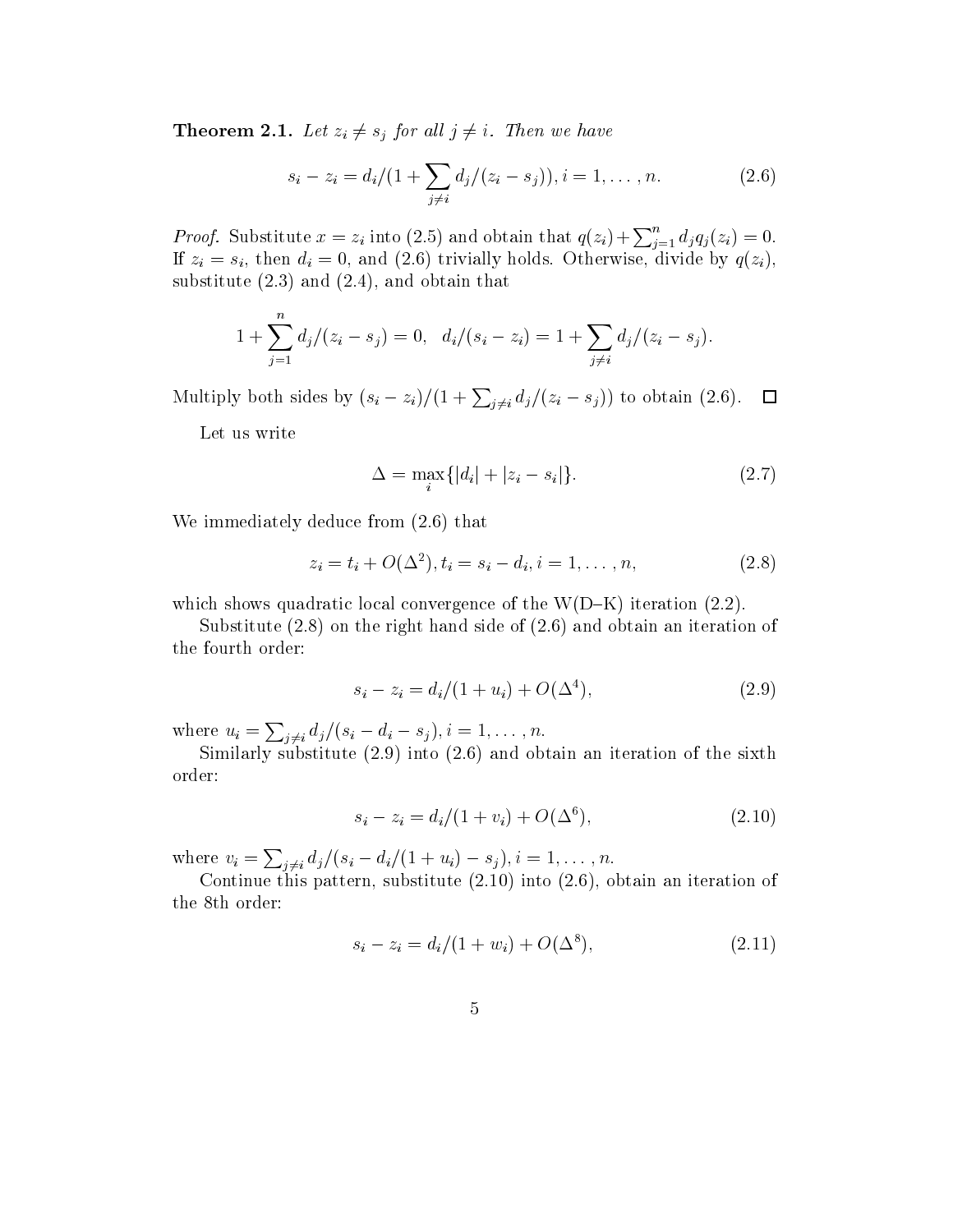where  $w_i = \sum_{i \neq i} d_i/(s_i - d_i/(1 + v_i) - s_j), i = 0, \ldots, n$ , and so on. In this process, each increase of the convergence rate by two requires additional computation of the values

$$
y_i = 1 + \sum_{j \neq i} d_j / (h_i - s_j), i = 1, ..., n,
$$
 (2.12)

where  $h_i$  are readily computable. Computing  $y_1, \ldots, y_n$  for given  $d_j, h_i$  and  $s_j$  is still simpler than computing  $d_1,\ldots,d_n$  for given  $p(x)$  and  $s_1,\ldots,s_n$ .

### 3 Trummer's generalized problems and the W(D{K) iteration

Each W(D-N) step requires multipoint evaluation of  $p(x)$  and  $q(x)$ . Next, we relate this task to Trummer's generalized problem, which can be solved by using the celebrated Fast Multipole Algorithm of [GR87]. This is not our final destination but a preliminary step on the path towards a modification of the  $W(D-K)$  iteration and its extensions, where the computations are performed with a lower (single) precision. We present this modication in Section 4.

**Definition 3.1.** Hereafter  $\mathbf{v} = (v_i)_{i=1}^T$  denotes the vector  $(v_1, \ldots, v_n)^T$ ,  $\mathbf{1} =$  $(1)_{i=1}$  denotes the vector flued with ones,  $(M)_{i,j} = m_{i,j}$  denotes the  $(i, j)$ -th entry of a matrix M, I is the  $n \times n$  identity matrix,  $D_{\mathbf{v}}$  denotes  $diag(v_1,\ldots,v_n)$ , and diag(M)  $=$  diag( $m_{i,i}$ )<sub>i=1</sub> for a matrix  $M = (m_{i,j})_{i,j=1}$ .

Definition 3.2. Let us write

$$
C_k(\mathbf{u}, \mathbf{v}) = \left(\frac{1}{(u_i - v_j)^k}\right)_{i,j=1}^n;
$$
  
\n
$$
C(\mathbf{u}, \mathbf{v}) = C_1(\mathbf{u}, \mathbf{v});
$$
  
\n
$$
C_k(\mathbf{u}) = (c_{i,j}(\mathbf{u}))_{i,j=1}^n, \text{ where } c_{i,j}(\mathbf{u}) = \begin{cases} 0 & \text{for } i = j \\ \frac{1}{(u_i - u_j)^k} & \text{otherwise} \end{cases},
$$
  
\n
$$
C(\mathbf{u}) = C_1(\mathbf{u}).
$$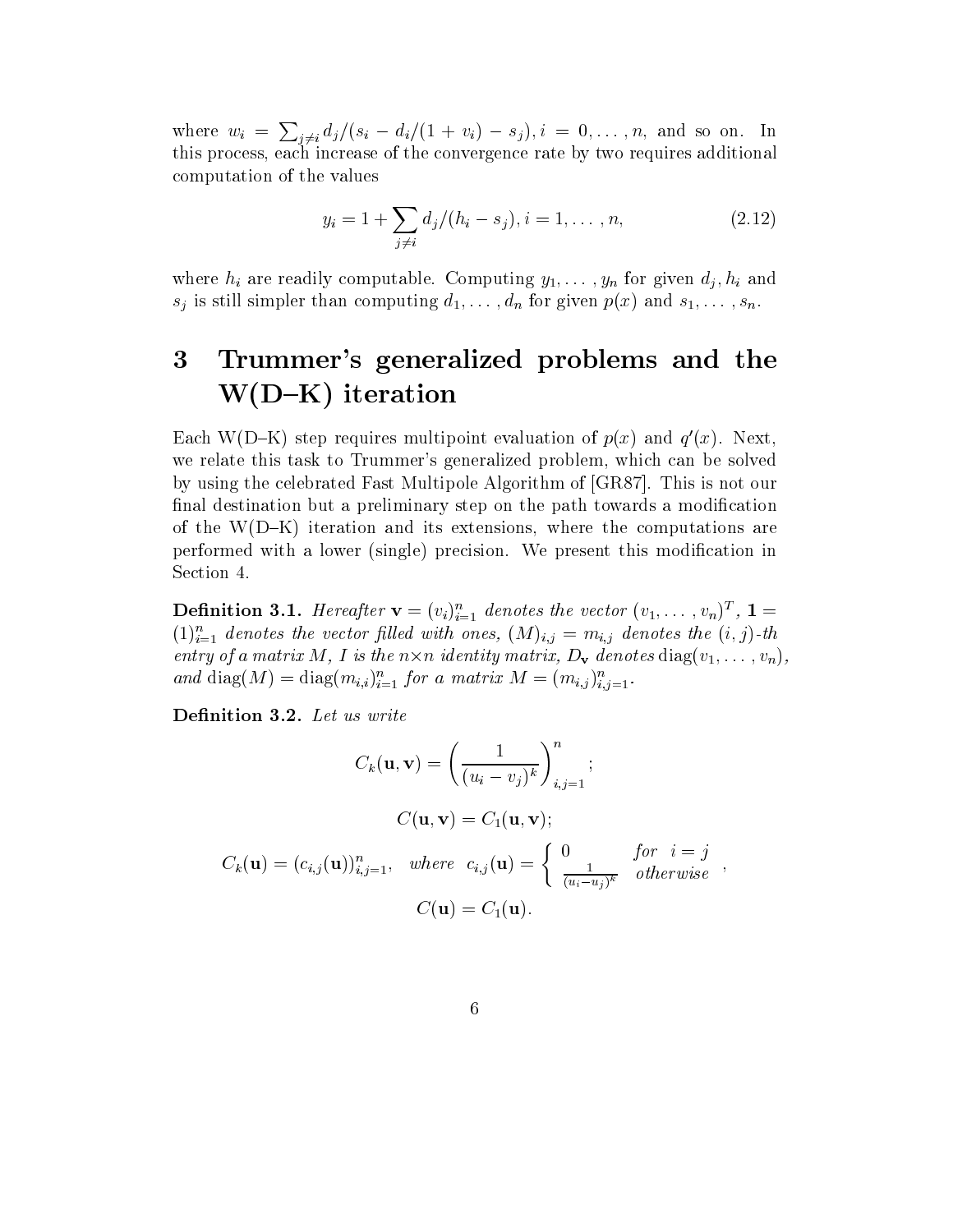$C_k(\mathbf{u}, \mathbf{v})$  and  $C_k(\mathbf{u})$  for a fixed positive integer k are said to be Cauchy matrices (of degree k). In this paper we once encounter  $C_2(\mathbf{u}, \mathbf{v})$  in Section 4, otherwise  $k = 1$ . The problems of multiplication by a vector of Cauchy matrices  $C_k(\mathbf{u}, \mathbf{v})$  and  $C_k(\mathbf{u})$  are said to be *Trummer's generalized* and *Trummer's problems*, respectively. Their straightforward solution uses  $O(n^2)$  flops. The algorithm of [GGS87] (see also [G88]) computes the solution by using  $O(n \log^2 n)$  flops but leads to numerical stability problems. Approximate solution is computed by the numerically stable Fast Multipole algorithm of [GR87] using  $O(n)$  flops (in terms of n). (The flop count also depends on the approximation error bound, on which we refer the reader to [GR87].) Hereafter, we refer to this algorithm as the FM algorithm. Every iteration step  $(2.9)-(2.12)$  involves the solution of Trummer's (generalized) problem.

Let us next follow [PLST93], [PZHY97], [PACLS98], [P01, page 91] to reduce the evaluation of the polynomials  $p(x)$  and  $q(x)$  at the points  $x = s_i$ ,  $i = 1, \ldots, n$ , to Trummer's generalized problems.

**Definition 3.3.** Write  $V(\mathbf{u})$  to denote an  $n \times (n+1)$  Vandermonde matrix  $(u_i^j)_{i=1,i=0}^{\infty}$ , defined by its second column  $\mathbf{u}=(u_i)_{i=1}^{\infty}$ . Write

$$
q_{\mathbf{v}}(x) = \prod_{i=0}^{n} (x - v_i), \quad \mathbf{q}(\mathbf{t}, \mathbf{v}) = (q_{\mathbf{v}}(t_i))_{i=1}^{n}, \quad q'(\mathbf{v}) = (q'_{\mathbf{v}}(v_i))_{i=0}^{n}.
$$
 (3.1)

Recall that the polynomial values  $r(\mathbf{u})=(\sum_{i=0}^n r_i u_i^i)_{i=1}^n$  are given by the product  $V(\mathbf{u})\mathbf{r}$ ,  $\mathbf{r} = (r_i)_{i=0}$ . Furthermore, recall the known expression (cf. [P01, page 91])

$$
V(\mathbf{u}) = D_{q(\mathbf{u}, \mathbf{w})} C(\mathbf{u}, \mathbf{w}) D_{q'(\mathbf{w})}^{-1} V(\mathbf{w}), \qquad (3.2)
$$

which holds for any pair of vectors  $\mathbf{u} = (u_i)_{i=1}^n$ ,  $\mathbf{w} = (w_i)_{i=0}^n$ , where  $u_i \neq w_j$ for all pairs i and j,  $w_h \neq w_j$  if  $h \neq j$ . (3.2) can be viewed as the matrix version of the Lagrange interpolation formula.

To multiply  $V(\mathbf{u})$  by a vector **p**, we fix any vector **w** at our convenience and recursively compute the vectors  $\mathbf{x} = V(\mathbf{w})\mathbf{p}, \mathbf{y} = D_{q'(\mathbf{w})}^{-1}\mathbf{x}$  $q\cdot$  (w)  $\rightarrow$  $(\gamma \exp(2\pi k \sqrt{-1}/N))_{k=0}^{n-1}$ , made up of  $n+1$  distinct scaled  $N^{th}$  roots ot 1,  $n < N = 2<sup>h</sup> < 2n + 2$ , where  $\gamma$  is a scalar of our choice. Then the vector **x** is computed via FFT at N points by using  $O(n \log n)$  flops; the vectors y and  $V(\mathbf{u})\mathbf{p}$  (for given **x** and **z**) are obtained in  $2n + 1$  flops by the diagonal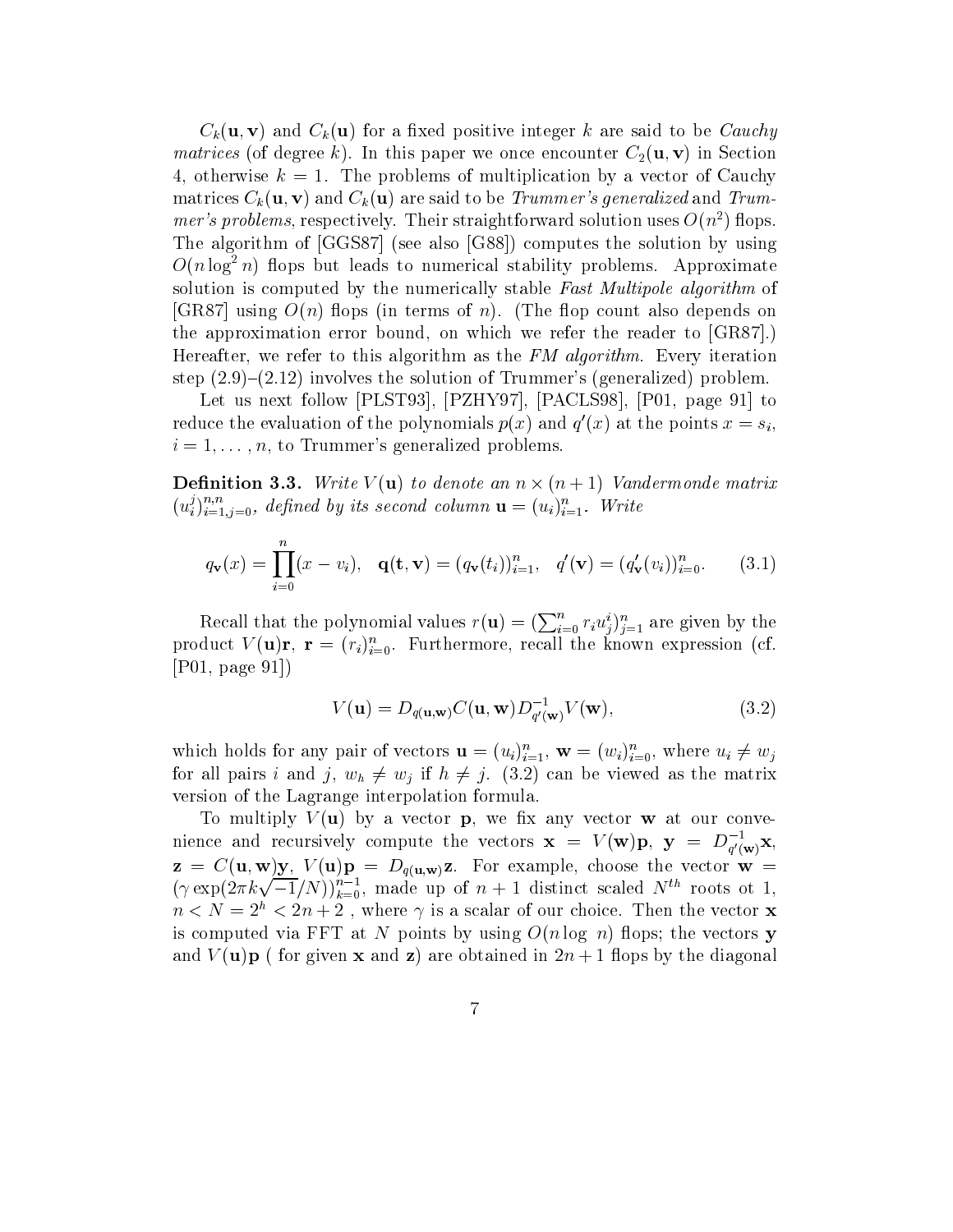scaling of  $x$  and  $z$ , and the vector  $z$  is computed from  $y$  by solving Trummer's generalized problem.

In this way, the computation of the values of  $p(s_i)$  and  $q(s_i)$ ,  $i = 1, \ldots, n$ can be reduced essentially to computing the coefficients of  $q(x) = q_s(x)$ (which can be done in  $O(n \log^2 n)$  flops [P01, page 75], although with possible numerical stability problems; alternatively, we may directly compute  $q_i(s_i), i = 1, \ldots, n$ , in  $O(n^2)$  flops, based on  $(2.4)$ , to FFT, and to the solution of Trummer's generalized problem with a matrix  $C(\mathbf{s}, \mathbf{w})$  where the option of choosing any vector **w** (or any scalar  $\gamma$  in the sample choice of **w** above) can be used to simplify the problem. The cost of performing these algorithms is dominated by the cost of the solution of Trummer's (generalized) problem and the computation of the coefficients of  $q(x) = q_s(x)$  or the values of  $q_i(s_i)$ , that is, ranges from  $O(n \log^2 n)$  to  $O(n^2)$  flops. If the polynomial  $p(x)$  is given by a black box subroutine for its evaluation, then the overall computational cost should cover the order of n invocations of this subroutine.

## Reduction to lower precision computations

Suppose that  $s_i$  are given with the precision of b bits and that we seek improvement towards  $t_i$  by  $O(l)$  bits. Then the straightforward computation of the values  $p(s_i), q_i(s_i)$ , and their ratios requires precision of the order of nb bits. Our next task is to compute the ratios by using roughly as many flops (up to a small constant factor) and  $O(l)$  bit precision.

Let  $\Delta f$  denote  $f^{new} - f^{old}$  where f may stand for the values  $d_i$ ,  $p(s_i)$ , and  $q_i(s_i)$ , whereas the superscripts "old" and "new" mark the input and output values of the current iteration, respectively. To improve numerical stability of the computations in the W(D-K) iteration, we compute first  $\Delta f$  and then  $f^{\text{max}}$  as  $f^{\text{max}} + \Delta f$ , instead of computing  $f^{\text{max}}$  directly. Let us specify. Write

$$
\Delta s_i = \sigma_i, \quad \Delta p_i = p(s_i + \sigma_i) - p(s_i),
$$
  
\n
$$
\Delta q_i = q_i(s_i + \sigma_i) - q_i(s_i), \quad \sigma = \max_i |\sigma_i|.
$$
\n(4.1)

Recall (2.4), and obtain that

$$
\Delta d_i = \frac{p(s_i + \sigma_i)}{q_i(s_i + \sigma_i)} - \frac{p(s_i)}{q_i(s_i)} = \frac{p(s_i)(1 + \Delta p_i/p(s_i))}{q_i(s_i)(1 + \Delta q_i/q(s_i))} - \frac{p(s_i)}{q_i(s_i)},
$$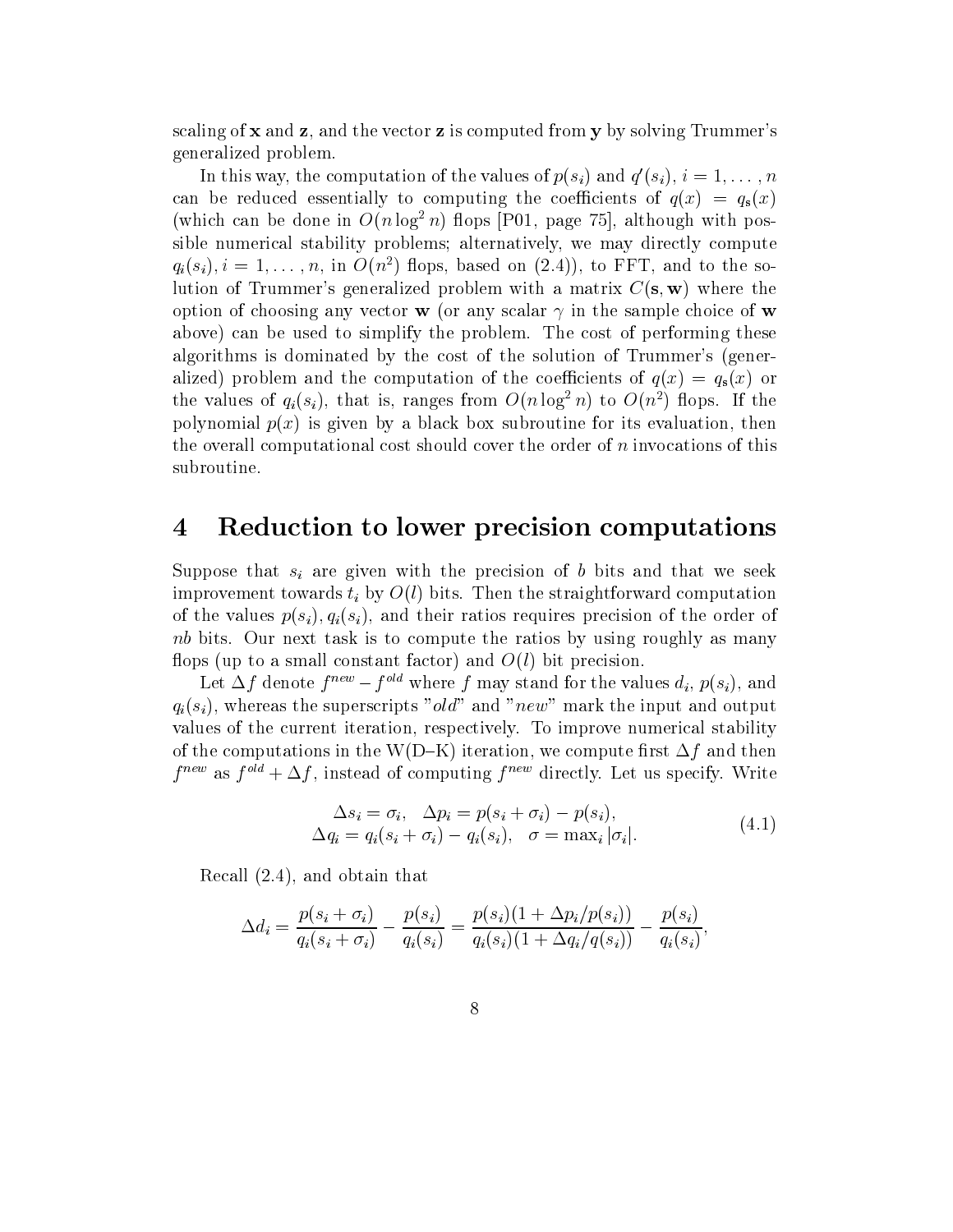so

$$
\frac{\Delta d_i}{d_i} = \Delta d_i / \frac{p(s_i)}{q_i(s_i)} = \frac{\Delta p_i / p(s_i) - \Delta q_i / q_i(s_i)}{1 + \Delta q_i / q_i(s_i)} d_i, \quad i = 1, \ldots, n.
$$

Now examine the values  $\Delta p_i/p(s_i)$  and  $\Delta q_i/q_i(s_i)$ . Recall that  $q(x)$  and  $q_i(x)$  change when we change  $s_j$  into  $s_j + \sigma_j$  for all j, that is,

$$
q^{new}(x) = \prod_{j=1}^{n} (x - s_j - \sigma_j),
$$
  

$$
q_i^{new}(x) = \prod_{j \neq i} (x - s_j - \sigma_j)
$$

 $( see (2.3), (2.4)).$  Therefore,

$$
\Delta q_i / q_i(s_i) = (q_i(s_i + \sigma_i) / q_i(s_i)) - 1 = \prod_{j \neq i} (s_i - s_j + \sigma_i - \sigma_j) / (s_i - s_j) - 1 =
$$
  

$$
\prod_{j \neq i} (1 + \frac{\sigma_i - \sigma_j}{s_i - s_j}) - 1 =
$$
  

$$
\sum_{j \neq i} \frac{\sigma_i - \sigma_j}{s_i - s_j} + O(\sigma^2) =
$$
  

$$
\sigma_i \sum_{j \neq i} \frac{1}{s_i - s_j} - \sum_{j \neq i} \frac{\sigma_j}{s_i - s_j} + O(\sigma^2).
$$
 (4.2)

This reduces the computation to Trummer's problems of multiplication of the Cauchy matrix  $C(S)$  by the vectors  $I = (1)_{i=1}^{\infty}$  and  $(\sigma_i)_{i=1}^{\infty}$ . As follows from  $(4.2)$ , it is sufficient to perform the computations with a lower precision of the order of  $log(1/\sigma)$  bits to obtain the output values within the errors in  $O(\sigma^2)$ . By computing  $\Delta q_i$  directly, we also avoid the costly stages of computing the coefficients of  $q(x)$  and the values of  $q(x)$  and  $p(x)$  for  $x = s_i$ and  $x = s_i + \sigma_i$  for all i.

A similar attempt of treating  $\Delta p_i/p(s_i)$  leads to some difficulty. Indeed, we have

$$
\frac{\Delta p_i}{p(s_i)} = \frac{p(s_i + \sigma_i) - p(s_i)}{p(s_i)} = \frac{p'(s_i)}{p(s_i)}\sigma_i + O(\sigma_i^2) =
$$
  

$$
\sigma_i \sum_{j=1}^n \frac{1}{s_i - z_j} + O(\sigma_i^2) = \sigma_i \sum_{j \neq i} \frac{1}{s_i - s_j - \sigma_j} + \frac{\sigma_i}{s_i - z_i} + O(\sigma_i^2),
$$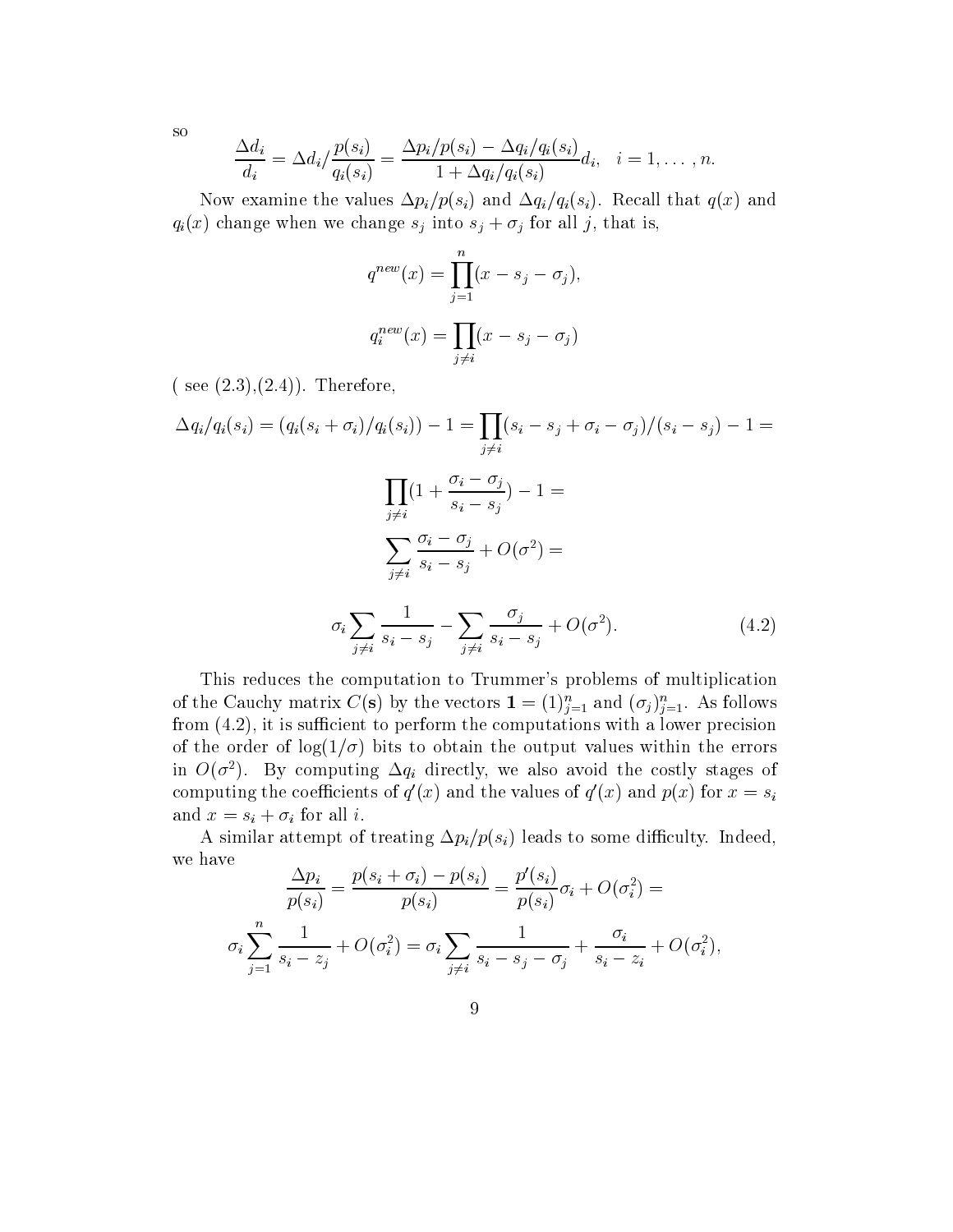where the term  $\sigma_i/(s_i - z_i)$  is not easy to approximate within the error in  $O(\sigma^2)$ . We overcome the problem by using the approach of [PLST93], [PZHY97], [PACLS98],[P01, page 91].

That is, let us apply (5.1) and (5.2) for  $\mathbf{u} = (s_i + o_i)_{i=1}$  and for  $\mathbf{u} = \mathbf{s}$ to evaluate  $p(x)$  at the points  $s_i + \sigma_i$  and  $s_i, i = 1, \ldots, n$ , provided that  $p$  is given when  $\alpha$  is coeciented vector  $p$  . Then an again we consider  $\alpha$  , where  $\alpha$ e.g., a vector  $\mathbf{w} = (w_j)_{i=0}^n = (\gamma \exp(2\pi j \sqrt{-1}/N))_{i=0}^{n-1}$  of scaled roots of 1, precompute the vector  $\mathbf{y} = D_{g'(\mathbf{w})} V(\mathbf{w}) \mathbf{p} = (y_j)_{j=1}^\infty$ , and obtain that

$$
\Delta p_i = q_{\mathbf{w}}(s_i + \sigma_i) \sum_j \frac{y_j}{s_i + \sigma_i - w_j} - q_{\mathbf{w}}(s_i) \sum_j \frac{y_j}{s_i - w_j} =
$$

$$
(q_{\mathbf{w}}(s_i + \sigma_i) - q_{\mathbf{w}}(s_i)) \sum_j \frac{y_j}{s_i + \sigma_i - w_j} + q_{\mathbf{w}}(s_i) \sum_j (\frac{y_j}{s_i + \sigma_i - w_j} - \frac{y_j}{s_i - w_j}) =
$$
  

$$
((q'_{\mathbf{w}}(s_i) + O(\sigma_i)) \sum_j \frac{y_j}{s_i + \sigma_i - w_j} - q_{\mathbf{w}}(s_i) \sum_j \frac{y_j}{(s_i - w_j)^2 + O(\sigma)}) \sigma_i.
$$

By applying (3.1) and (3.2), we also obtain that

$$
p(s_i) = q_{\mathbf{w}}(s_i) \sum_j \frac{y_j}{s_i - w_j}
$$

and recall that  $q'_{\mathbf{w}}(x)/q_{\mathbf{w}}(x) = \sum_{i=1}^n \frac{1}{x-w_i}$ .  $\overline{x-w_i}$ . Inerefore,

$$
\frac{\Delta p_i}{p(s_i)} = \left( \left( \sum_j \frac{1}{s_i - w_j} + O(\sigma) \right) \sum_j \frac{y_j}{s_i + \sigma_i - w_j} - \sum_j \frac{y_j}{(s_i - w_j)^2 + O(\sigma)} \right) \sigma_i / \sum_j \frac{y_j}{s_i - w_j}.
$$

Then again we avoid the evaluation of  $q(s_i)$  and perform the computations with a lower precision of  $\log(1/\sigma) + O(1)$  bits to obtain  $\Delta p_i/p(s_i)$  with the error bound in  $O(\sigma^2)$ . By scaling the roots of 1 in the definition of w, we keep the coordinates  $w_i$  at some distance from all approximations  $s_i$  to the roots of  $p(x)$ , thus increasing the denominators in the above expressions. Scaling can be updated if  $|s_i - w_j|$  becomes small for some i and j.

Computing the vectors  $(\sum_{i} \frac{1}{s_i - w_i})_{i=1}^n = C(\mathbf{s}, \mathbf{y})$  $\frac{1}{s_i - w_j} \}_{i=1}^n = C(\mathbf{s}, \mathbf{w}) \mathbf{1}, \ (\sum_j \frac{y_j}{s_i - w_j})_{i=1}^n = C(\mathbf{s}, \mathbf{w})$  $\frac{\partial f}{\partial s_i - w_j}$  )<sub>i=1</sub> = C(s, **w**)y,  $(\sum_{i} \frac{y_j}{s_i + \sigma_i - w_i})_{i=1}^n = C$  $\frac{y_j}{s_i+\sigma_i-w_i}\}_{i=1}^n=C((s_i+\sigma_i)_i,\mathbf{w})\mathbf{y}\text{, and }(\sum_j\frac{y_j}{(s_i-w_i)^2})_{i=1}^n=C_2(n)$  $(\sum_{j} \frac{y_j}{s_i + \sigma_i - w_j})_{i=1}^n = C((s_i + \sigma_i)_i, \mathbf{w})\mathbf{y}$ , and  $(\sum_{j} \frac{y_j}{(s_i - w_j)^2})_{i=1}^n = C_2(\mathbf{s}, \mathbf{w})\mathbf{y}$  amounts<br>to solving Trummer's generalized problems. The overall number of flops required in this computation is asymptotically the same in the original unstabilized and the above stabilized methods, that is,  $O(n^2)$  based on the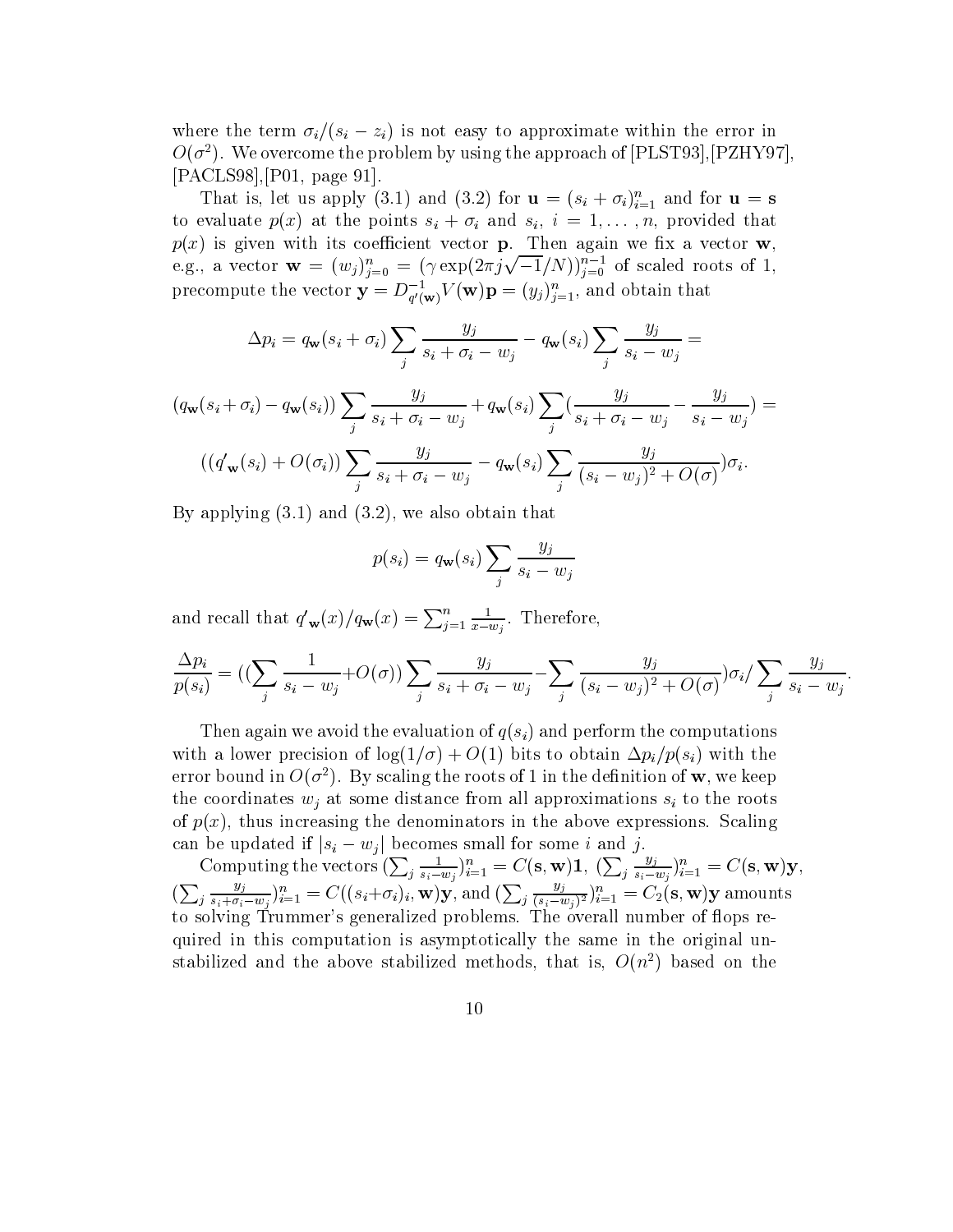straightforward algorithms for Trummer's generalized problems and  $O(n)$ based on the FM algorithms, but the precision of computing decreases to the level of  $b = \max_i log |s_i|$ , instead of the original level of the order of nb.

**Remark 4.1.** Our treatment of the ratio of  $\Delta p_i/p(s_i)$  can be immediately extended to the ratios  $\Delta p'_i/p'(s_i)$  and  $\Delta (p'/p)_i/(p'(s_i)/p(s_i))$ , and consequently, to lower precision computations for various extensions of the  $W(D-K)$  iteration such as Aberth's (Erlich's / Börsch-Supan's), Werner's, and Farmer-Loizou's iterations as well as our algorithms  $(2.9)-(2.11)$  in Section 2 having higher convergence rates.

### 5Refinement of the roots by the inverse power iteration

As an alternative or a complement to the  $W(D-K)$  and higher order iterations, one may refine the computed approximations to a root  $z_i$  by applying the shifted inverse power method to the associated Frobenius (companion) or generalized companion matrices. In this case every step of the shifted inverse power iteration uses only  $O(n)$  flops, e.g., due to the (Sherman–Morrison–) Woodbury formula [GL96, page 50]. Let us further accentuate the power of this customary algorithm, which converges most rapidly when both an eigenvalue and the associated eigenvector are closely approximated. We assume that some initial approximations to the eigenvalues are available and extend them to the eigenvectors. That is, we derive some simple expressions for the eigenvectors via the eigenvalues  $z_i$  and their given approximations  $s_i, i = 1,\ldots,n.$ 

In the case of a Frobenius (companion) matrix

$$
F(\mathbf{p}) = \begin{pmatrix} 0 & 1 & & & \\ & \ddots & \ddots & & \\ & & \ddots & \ddots & 1 \\ -p_0 & -p_1 & & -p_{n-1} \end{pmatrix}
$$

where  $\mathbf{p} = (p_i)_{i=0}^{n-1}, p(x) = x^n - \sum_{i=0}^{n-1} p_i x^i$  in (2.1), the eigenvectors form the (transposed) Vandermonde matrix  $(z_i^j)_{i,j=0}^n$ . For a generalized companion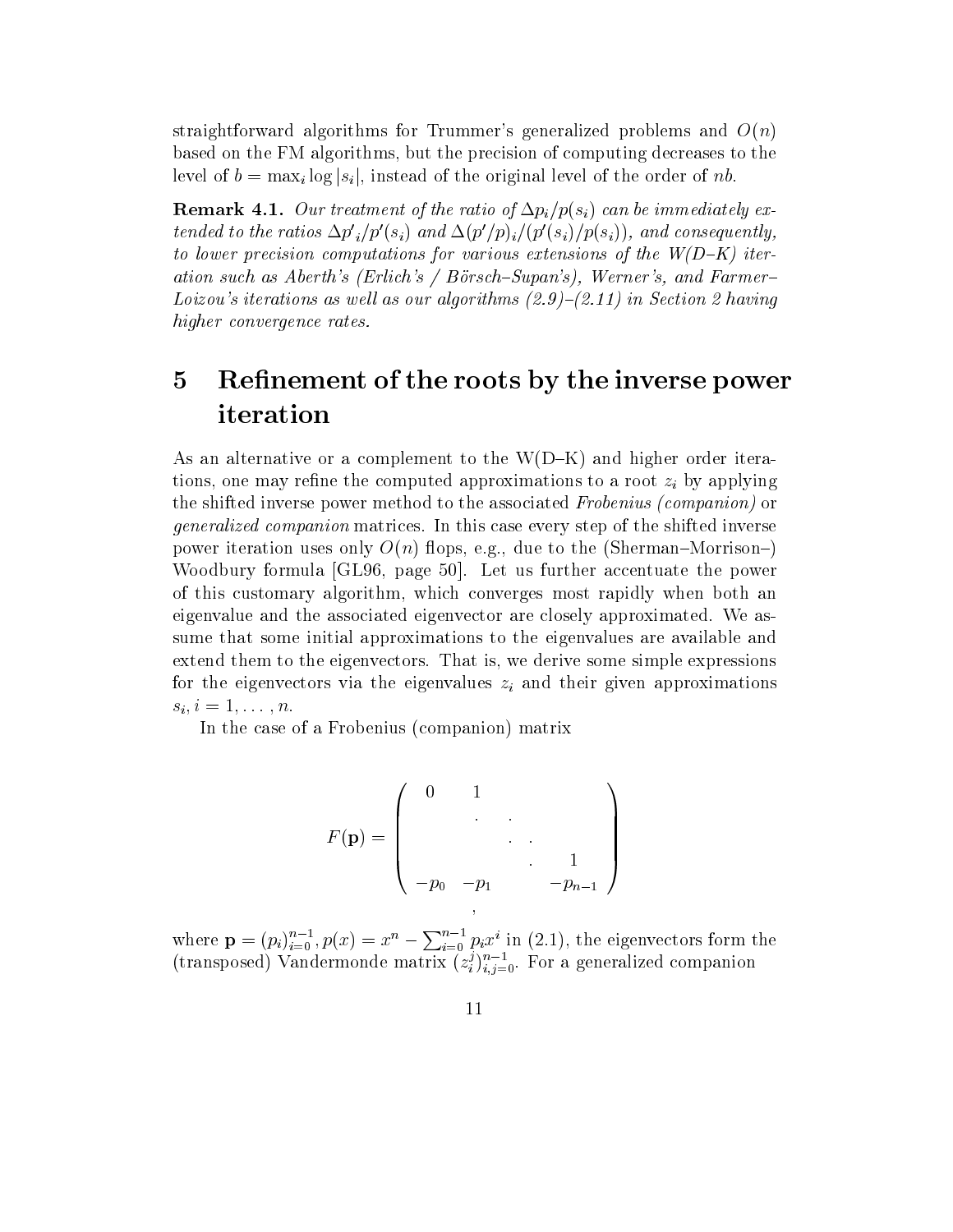matrix (see  $(5.1),(5.3)$  below), we are going to derive similar expressions. Our derivation is of independent interest because it reveals the corellation between the  $W(D-K)$  algorithm and Newton's method for the eigenproblem for the generalized companion matrices and enables an alternative derivation of (2.6).

We first recall the basic definition.

**Definition 5.1.** (Cf. [E73], [C91], [C92].) For a polynomial  $p(x)$  of (2.1) and n distinct values  $s_1, \ldots, s_n$ , define a rank-one matrix  $E_d$  with diagonal entries  $a_1, \ldots, a_n$  of (2.4) and an associated  $n \times n$  generalized companion matrix

$$
C = C_{\mathbf{s}, \mathbf{d}} = D_{\mathbf{s}} - E_{\mathbf{d}}.\tag{5.1}
$$

Definition 5.1 leaves us with some freedom in choosing the matrix  $E_d$ . In particular, Fiedler in [F90] proposes  $E_{\mathbf{d}} = \sigma \mathbf{I} \mathbf{I}$ ,  $\mathbf{I} = (f_i)_{i=1}^n$ ,  $\sigma f_i^* = a_i$ ,  $i = 1, \ldots, n$ , for a fixed scalar  $\sigma$ , whereas Elsner in [E73] proposes

$$
E_{\mathbf{d}} = \mathbf{1d}^T. \tag{5.2}
$$

**Theorem 5.2.** (Cf. [C91].) For any pair of matrices C and  $E_d$  of Definition 5.1, we have

$$
\det(xI - C) = p(x). \tag{5.3}
$$

*Proof.* Since every  $k \times k$  submatrix of  $E_d$  is singular for  $k > 1$ , all terms in the expansion of  $\det(xI - C) = \det(D_{x1-s} + E_d)$  vanish except for those including the products of at least  $n-1$  diagonal entries of  $D_{x1-s}$ . That is,  $\det(xI - C)$  is made up entirely of the terms of  $\det(D_{x1-s}) = \prod (x - s_i) = q(x)$  and  $d_i q(x)/(x - s_i) = d_i q_i(x), i = 1,...,n.$ Now (5.3) follows from the Lagrange interpolation formula (2.5).  $\Box$ 

Now, suppose that  $z_i \approx s_i$  for all i and  $E_d$  satisfies (5.2) and try to go from the eigenvalues/eigenvectors pair  $(s, I)$  of the matrix  $D_s$  to the eigenpair  $(z, I + Y)$  of the matrix  $C = D_s - E_d$  of (5.1) (cf. [DS93]). We have  $(D_s - E_d)(I + Y) = (I + Y)D_z$ . It follows that

$$
-E_{\mathbf{d}}(I+Y) + D_{\mathbf{s}}Y = YD_{\mathbf{s}} + D_{\mathbf{z}-\mathbf{s}} + YD_{\mathbf{z}-\mathbf{s}}.\tag{5.4}
$$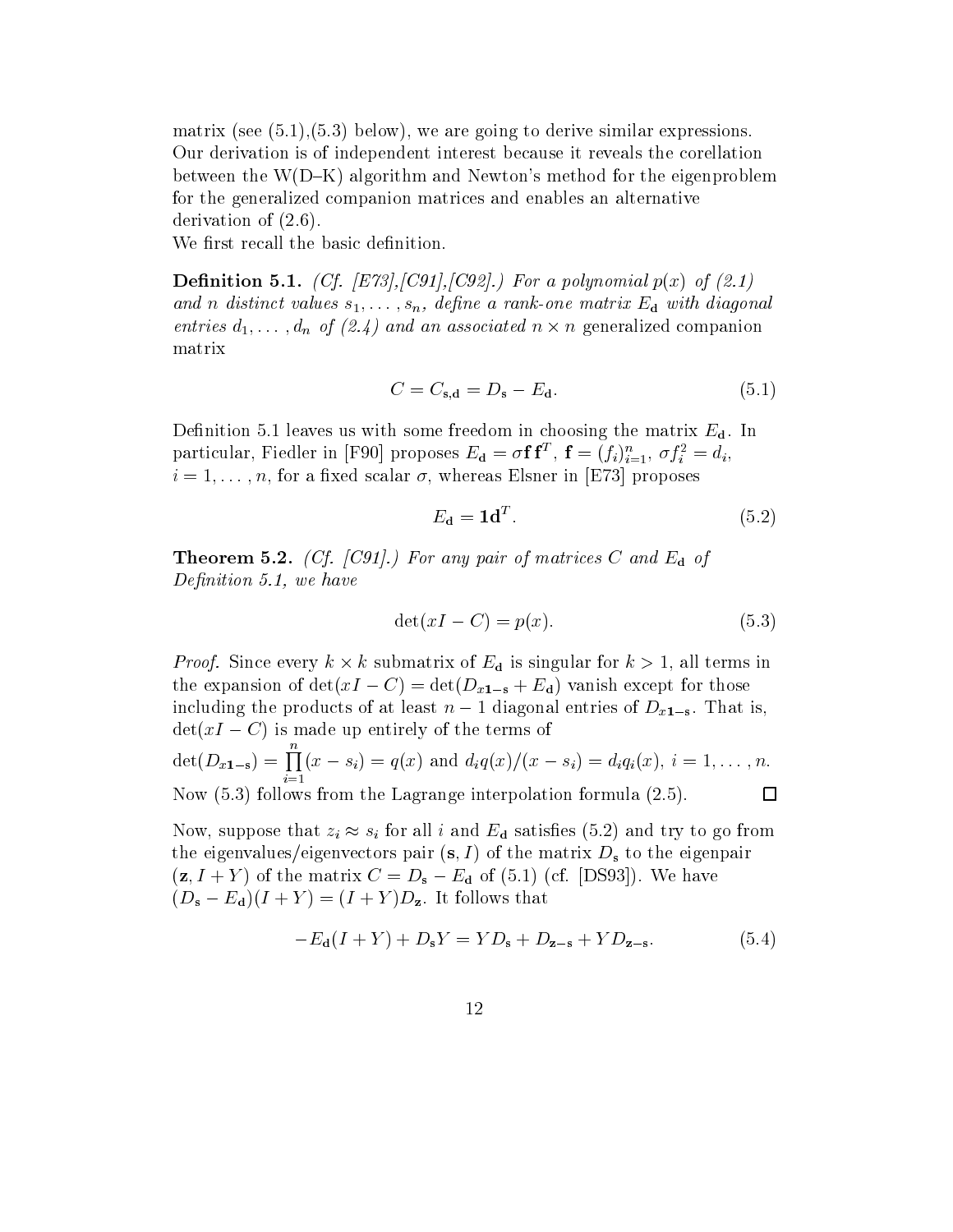Let us scale the matrix  $I+Y$  of the right eigenvectors of  $C=D_{\mathbf{s}}-E_{\mathbf{d}}$  to yield

$$
y_{i,i} = 0 \text{ for all } i. \tag{5.5}
$$

By equating the diagonal entries on both sides of (5.4) and applying (5.5), we obtain that

$$
D_{\mathbf{z}-\mathbf{s}} = -\operatorname{diag}(E_{\mathbf{d}}(I+Y)),
$$

that is,

$$
z_i - s_i + d_i = -(E_\mathbf{d} Y)_{i,i}, i = 1, \ldots, n.
$$

Substitute (5.2) and (5.5) and obtain that

$$
z_i - s_i + d_i = -\sum_{j \neq i} d_j y_{j,i} \text{ for all } i. \tag{5.6}
$$

Now, equate the off-diagonal entries  $(j, i)$  on both sides of  $(5.4)$  to obtain that

$$
(YD_{\mathbf{z}} - D_{\mathbf{s}}Y)_{j,i} = -(E_{\mathbf{d}}(I + Y))_{j,i}, j \neq i,
$$

that is (cf.  $(5.2)$  and  $(5.5)$ ),

$$
(s_j - z_i)y_{j,i} = (E_{\mathbf{d}}(I + Y))_{j,i} = d_i + \sum_{j \neq i} d_j y_{j,i}, j \neq i,
$$

or equivalently,

$$
-\sum_{j\neq i}d_jy_{j,i}=d_i+(z_i-s_j)y_{j,i}, j\neq i.
$$

Substitute this into (5.6) and obtain that

$$
y_{j,i} = \frac{z_i - s_i}{z_i - s_j}, j \neq i.
$$

By combining the latter equations and (5.5), we express the matrix  $I + Y$ via  $s_h$  and  $z_h$ ,  $h = 1, \ldots, n$ , as the following Loewner matrix,

$$
(I+Y)_{i,j} = \frac{z_i - s_i}{z_i - s_j} = 1 - \frac{s_i - s_j}{z_i - s_j}, i, j = 1, ..., n.
$$
 (5.7)

Combining  $(5.5)-(5.7)$  yields the equations

$$
s_i - z_i = d_i + (z_i - s_i) \sum_{j \neq i} d_j / (z_i - s_j),
$$

and we arrive at (2.6) in an alternative way.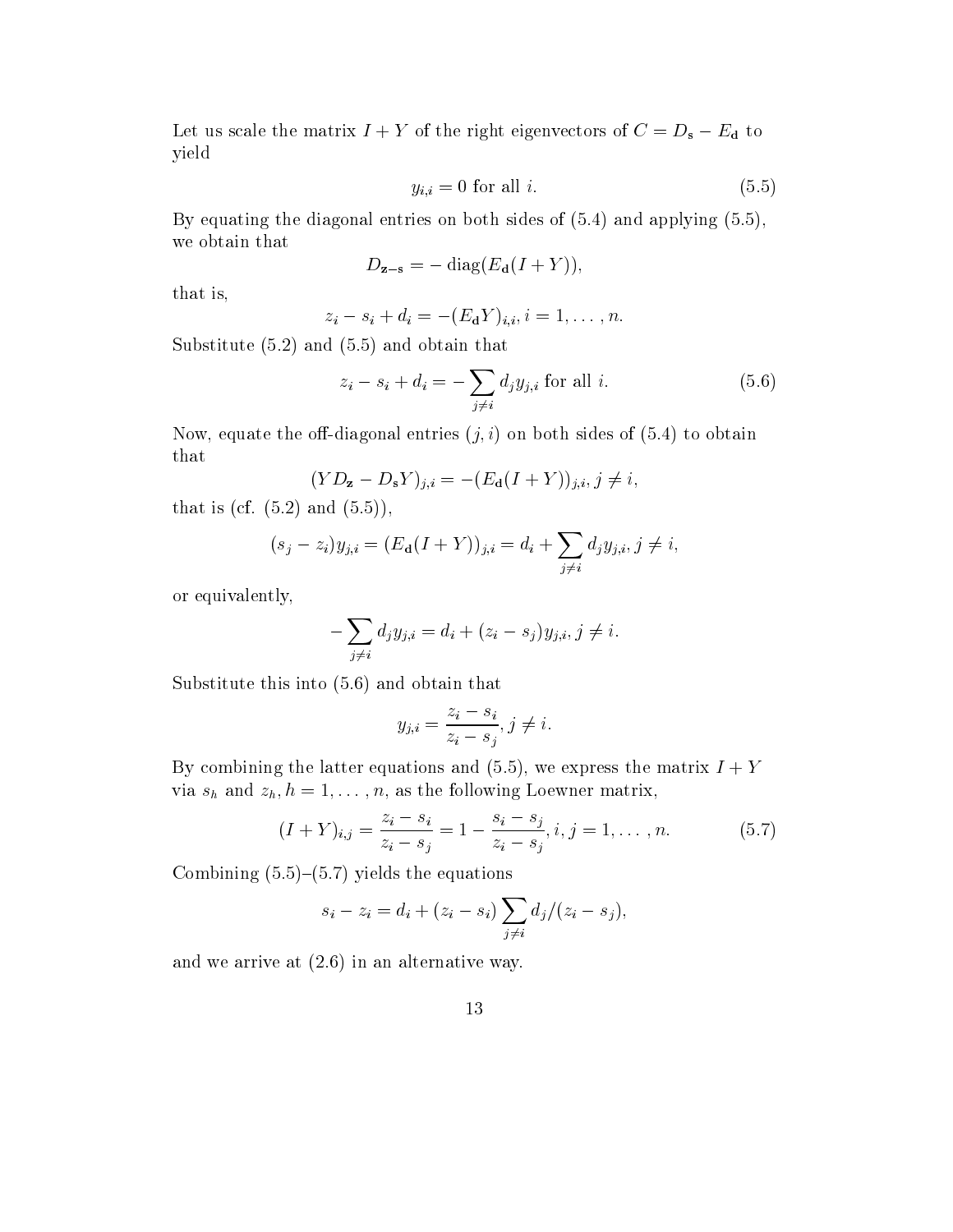#### 6The choice of initial approximations

It is well-known from extensive numerical tests that as a rule the  $W(D-K)$ algorithm as well as its various extensions converge rapidly starting with a quite random set of initial approximations  $s_1, \ldots, s_n$ . A customary choice is  $s_i = a\omega^{i-1}, i = 1,\ldots,n$ , where  $\omega = \exp(2\pi\sqrt{-1}/n)$  is a primitive n<sup>th</sup> root of 1,  $a/\max_i |z_i|$  is set to, say 1.5 or 2, and  $|z_i|$  are the unknown zeros of  $p(x)$ . C.Carstensen in [C91a] proposes to choose  $s_1,\ldots,s_n$  by using Gershgorin's discs. S.Fortune [F01] applies the QR algorithm to the Frobenius matrix  $F(\mathbf{p})$  and uses the computed approximations to the eigenvalues as the initial approximations  $s_i$ . In spite of the order of  $n^3$  flops involved, this single precision computation is quite fast, according to S.Fortune. Finally, a reliable customary option is the continuation (or homotopy) approach, where one starts with a polynomial  $p_{\tau_0}(x) = q(x) = \prod (x - s_i(\tau_0))$  with je poznata u predstavanje u predstavanje predstavanje u predstavanje u predstavanje u predstavanje u predstava  $\mathcal{L}$  is the series s<sub>1(0);</sub>::: ; s<sub>n(0)</sub> and then recursively computes the zeros  $s_i(\tau_i)$  for a sequence of polynomials  $p_{\tau_i}(x) = \tau_i p(x) + (1 - \tau_i)q(x),$ 

 $i = 0, 1, \ldots, K, \tau_0 < \tau_1 < \ldots < \tau_K = 1$  using the values  $s_j = s_j(\tau_i)$  as the initial approximations to  $t_i = s_i(\tau_{i+1}), j = 1,\ldots,n$ . We refer the reader to [KS94],[PHI98],[HSS01], and [BPa] on these and some other choices.

## References

- [BF00] D. A. Bini, G. Fiorentino, Design, Analysis, and Implementation of a Multiprecision Polynomial Rootnder, Numerical Algorithms, **23**:  $127-173$ , 2000.
- [BPa] D. A. Bini, V. Y. Pan, Polynomial and Matrix Computations, Vol. 2: Fundamental and Practical Algorithms, Birkhäuser, Boston, to appear.
- [C91] C. Carstensen, On a Linear Construction of Companion Matrices, Linear Algebra and its Applications, 149: 191-214, 1991.
- [C91a] C. Carstensen, Inclusion of the Roots of a Polynomial Based on Gershgorin's Theorem, Numerische Math., 59: 349-360, 1991.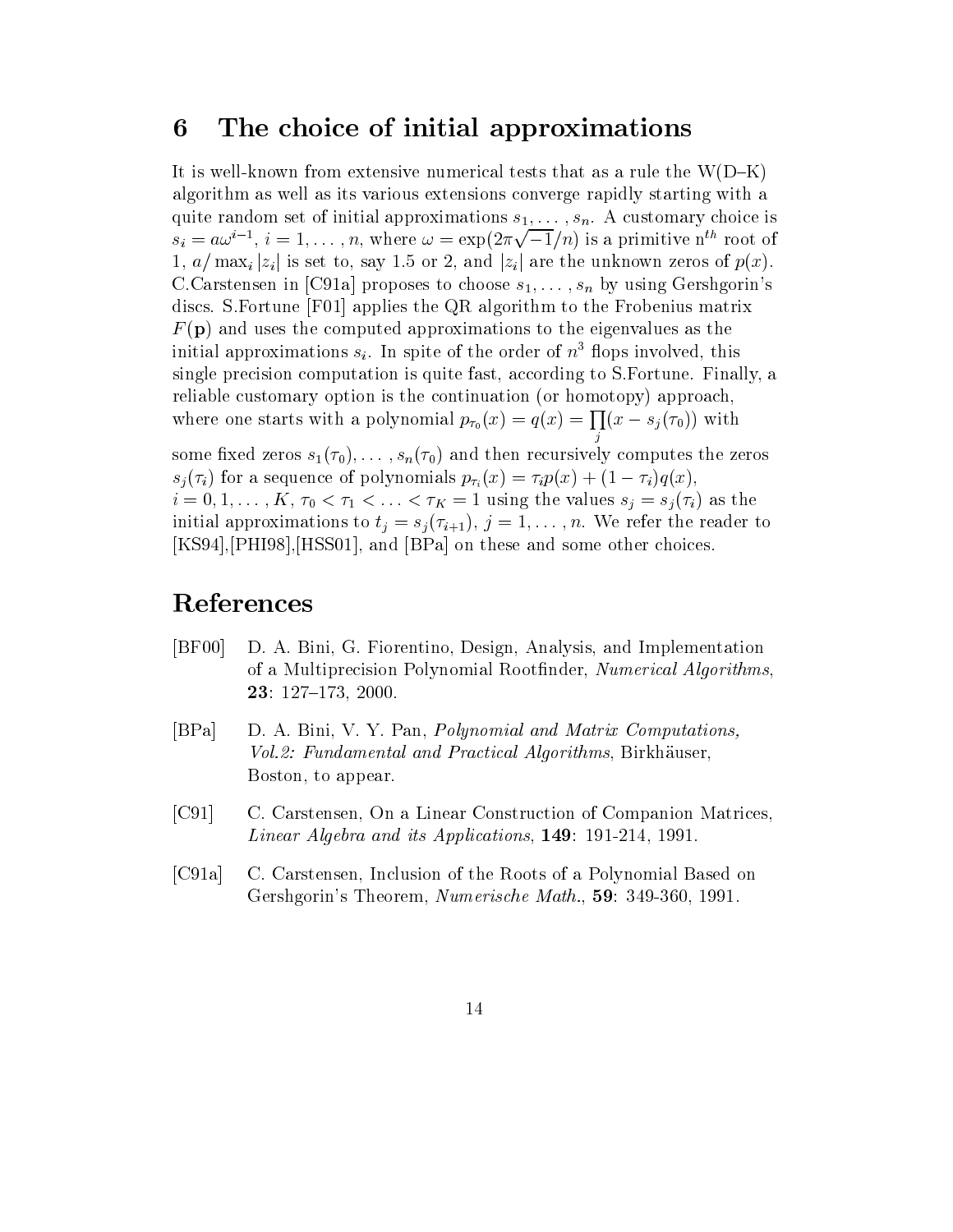- [C92] C. Carstensen, On Grau's Method for Simultaneous Factorization of Polynomials, SIAM J. of Numerical Analysis, 29,2: 601-613, 1992.
- [DS93] J.J. Dongarra, M. Sidani, A Parallel Algorithm for the Nonsymmetric Eigenvalue Problem, SIAM J. Sci. Computing, 14: 242-269, 1993.
- [E73] L. Elsner, A Remark on Simultaneous Inclusions of the Zeros of a Polynomial by Gershgörin Theorem, Numer. Math., 21: 425-427, 1973.
- [EM95] A. Edelman, H. Murakami, Polynomial Roots from Companion Matrix Eigenvalues, Mathematics of Computation, 64: 763-776, 1995.
- [F90] M. Fiedler, Expressing a Polynomial as the Characteristic Polynomial of a Symmetric Matrix, Linear Algebra and Its Applications,  $141: 265-270, 1990.$
- [F01] S. Fortune, Polynomial Root Finding Using Iterated Eigenvalue Computation, Proc. International Symposium on Symbolic and Algebraic Computation (ISSAC'01), 121-128, ACM Press, New York, 2001.
- [G88] A. Gerasoulis, A Fast Algorithm for the Multiplication of Generalized Hilbert Matrices with Vectors, Mathematics of Computation, 50, 181: 179-188, 1988.
- [GGS87] A. Gerasoulis, M. D. Grigoriadis, L. Sun, A Fast Algorithm for Trummer's Problem, SIAM Journal on Scientific and Statistical Computing,  $8, 1: 135-138, 1987.$
- [GL96] G. H. Golub, C. F. Van Loan, Matrix Computations, 3rd edition, The Johns Hopkins University Press, Baltimore, Maryland, 1996.
- [GR87] L. Greengard, V. Rokhlin, A Fast Algorithm for Particle Simulation, *Journal of Computational Physics*, **73**: 325–348, 1987.
- [HSS01] J. Hubbard, D. Schleicher, S. Sutherland, How to Find All Roots of Complex Polynomials by Newton's Method, Inventiones Math., 146: 1-33, 2001.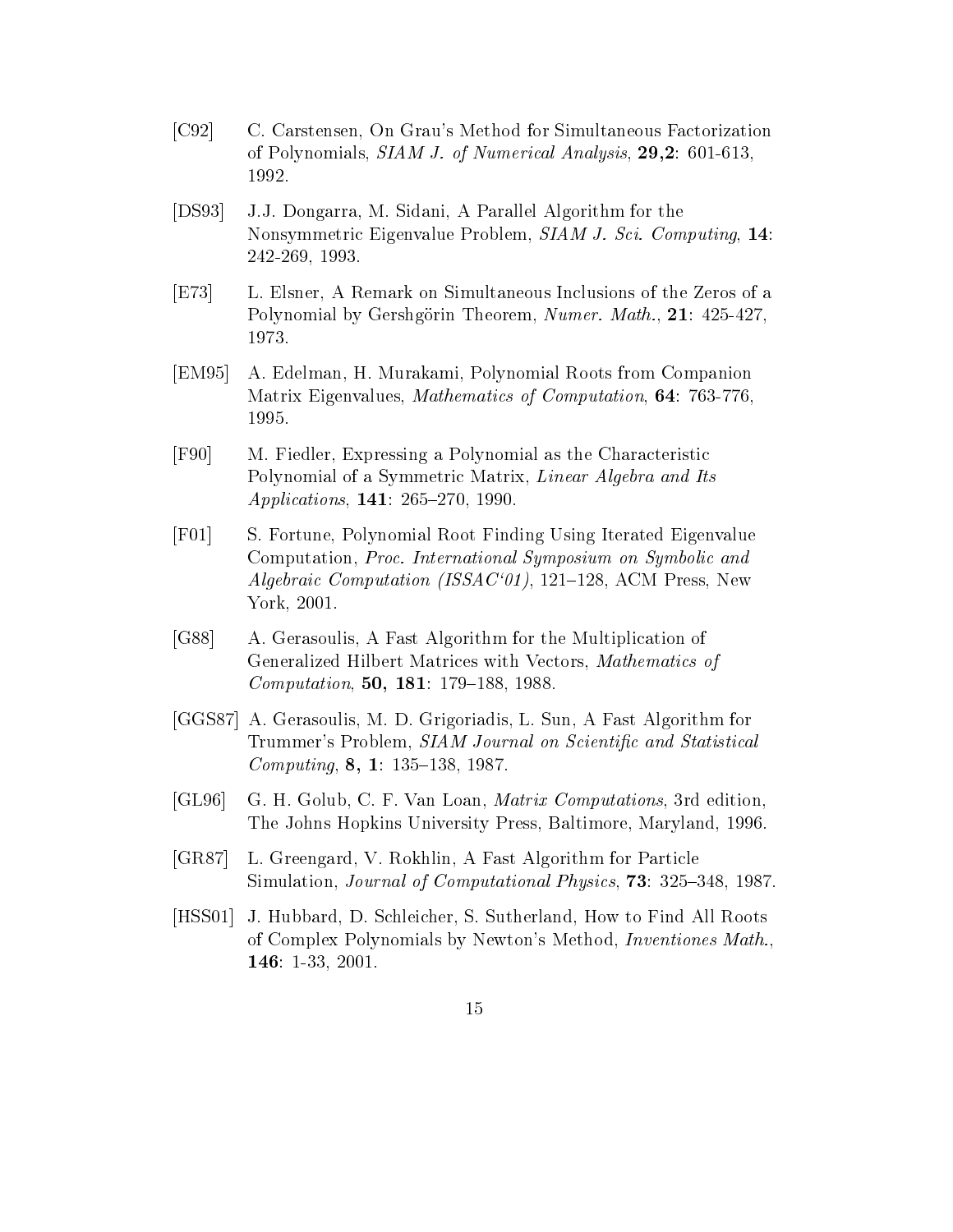- $[KS94]$ M-hi Kim, S. Sutherland, Polynomial Root-finding Algorithms and Branched Covers,  $SIAM$  J. on Computing, 23, 2: 415-436, 1994.
- [McN93] J. M. McNamee, Bibliography on Roots of Polynomials, J. Comp. Appl. Math., 47, 391-394, 1993.
- [McN97] J. M. McNamee, A Supplementary Bibliography on Roots of Polynomials, J. Computational Applied Mathematics, 78, 1, 1997, http://www.elsevier.nl/homepage/sac/cam/mcnamee/index.html.
- [MV95a] F. Malek, R. Vaillancourt, Polynomial Zerofinding Iterative Matrix Algorithms, Computers and Math. (with Applications), 29, 1:  $1-13$ , 1995.
- [MV95b] F. Malek, R. Vaillancourt, A Composite Polynomial Zerofinding Matrix Algorithm, Computers and Math. (with Applications), 30,  $2: 37-47, 1995.$
- [P95] V. Y. Pan, Optimal (up to Polylog Factors) Sequential and Parallel Algorithms for Approximating Complex Polynomial Zeros, Proc. 27th Ann. ACM Symp. on Theory of Computing, 741-750, ACM Press, New York, May, 1995.
- [P97] V. Y. Pan, Solving a Polynomial Equation: Some History and Recent progress,  $SIAM$  Review, 39, 2, 187-220, 1997.
- [P01] V. Y. Pan, Structured Matrices and Polynomials: Unied Superfast Algorithms, Birkhauser/Springer, Boston/New York, 2001.
- [P01a] V. Y. Pan, Univariate Polynomials: Nearly Optimal Algorithms for Factorization and Rootfinding, Proc. Intern. Symposium on symbolic and Algorithmic Computation, 253-267, ACM Press, New York, 2001.
- [P02] V. Y. Pan, Univariate Polynomials: Nearly Optimal Algorithms for Factorization and Rootfinding, Journal of Symbolic Computations ( special issue ), July 2002 ( to appear ).